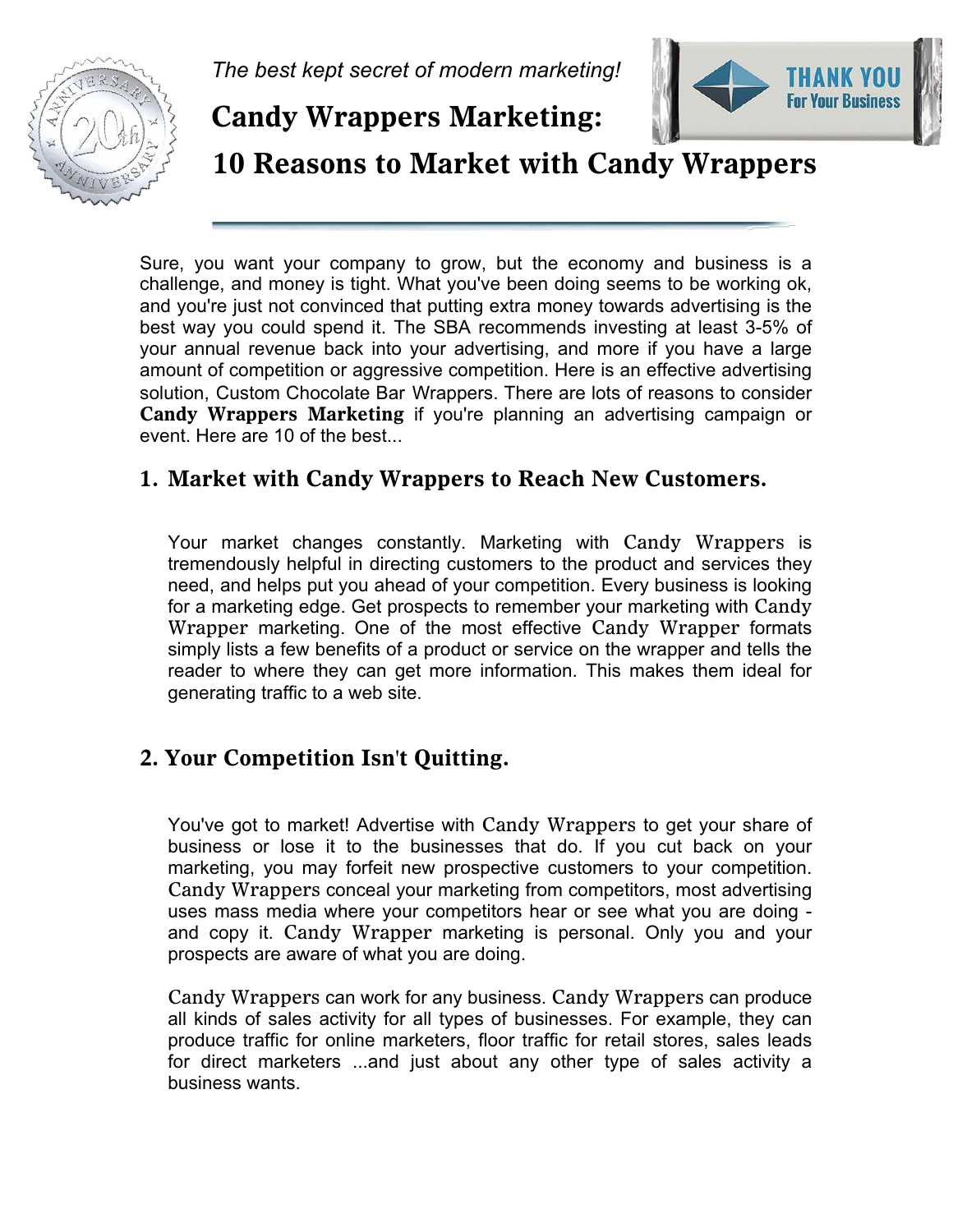#### **3. Continuous Marketing Strengthens Your Image.**

When people who postpone buying come back to the marketplace, you've got a better chance of getting their business if you've continued to maintain a solid, reliable image. Get remembered, market with Candy Wrappers is the best value and exposure for your marketing dollar. Candy Wrappers will work for your business because the message is in your prospect's face, quite literally. Your message is right there as soon as the prospect picks up the candy; it's not hidden away in an envelope or inside a magazine. Candy Wrappers nearly always get read because Candy Wrappers are delivered "ready to read", and even people who usually throws out other types of  $\overline{a}$ without opening it, will read it.

## **4. Market with Candy Wrappers to Generate Traffic.**

Continuous traffic is the first step toward sales increase and expansion of your base of buyers. The more people who contact you, the more possibilities you have to make sales. Candy Wrappers generate traffic and sales activity for any business. Consumer traffic, B2B, direct or wholesale...and can be integrated with any other type of sales activity a business wants.

Businesses, that succeed have usually strong, constant, steady marketing found that marketing with Candy Wrappers and maintaining or expanded marketing during a troubled economy saw sales increase on average of 100%. If your marketing activity doesn't include Candy Wrappers, you're overlooking a highly effective and low-cost sales tool that will impact your bottom line. Candy Wrappers multiply traffic themselves by effectively delivering your message thru additional word of mouth conversations. Get your business talked about.

#### **5. Marketing Candy Wrappers is Easy and Inexpensive.**

Low cost, Candy Wrapper marketing, whether you have one side printed, or two, is inexpensive. For less than \$2.00 each, including candy you can get started with high quality color Candy Wrappers. Once your prospective customer is present you're wrapped marketing, now you're noticed and you can use limited-time promotions and other call-to-action advertising on the wrapper to increase impulse and point-of-sale purchases. You regulating the number of Candy Wrappers you hand out and how often you handout your message.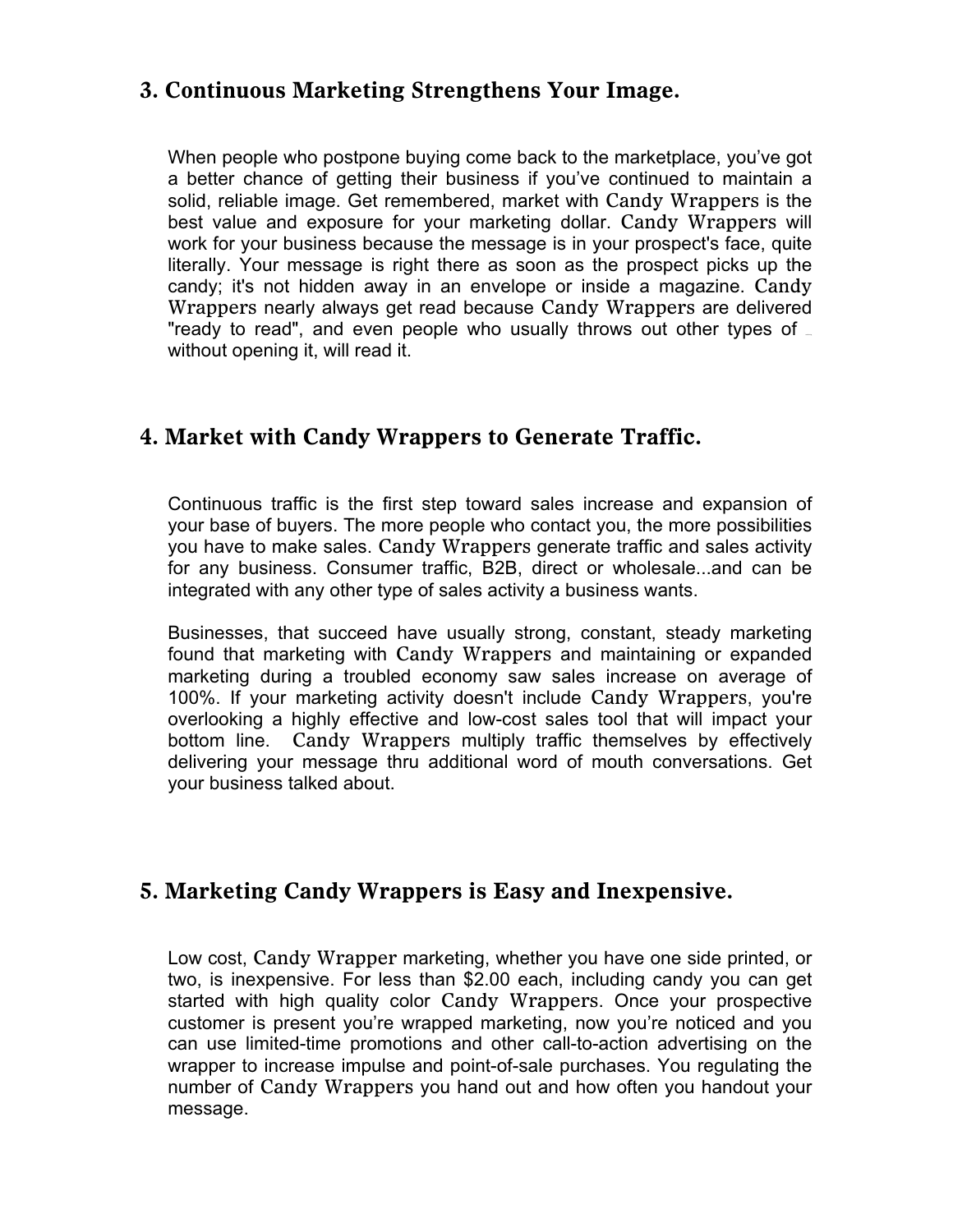## **6. Designing Candy Wrappers is Simple and Uncomplicated.**

Designing an effective Candy Wrapper is not complicated. It can be as simple as marketing your best small ad on a  $2 \times 5$  wrapper and giving it to a potential prospect. Candy Wrappers usually works best when the message is brief and the Candy Wrapper looks like a small billboard at first glance and they are easy to handle. They often get saved by recipients or passed on to others ...providing additional exposure of your advertising message. You can put your message in the front, in the back, or both.

A message, a coupon or a special "Thank you". Forced brevity impact, with your message because space is limited, keep it simple, concise, and to the point. Colorful, go full color on the outside of your Candy Wrapper, maximize the impact it has on your prospect then deliver your proposition inside the wrapper.

#### **7. Market with Candy Wrappers to Make More Sales.**

Save money by buying promotional candy bar wrappers without the candy, just the wrappers. When you want to promote a business sale, special event, or thank that new customer just having the wrappers on hand is a cost-saving move. When you plan to use the Candy Wrapper as a promotion, there is no need to spend extra on high quality chocolate. You can choose a cheaper candy supplier and have your staff easily wrap the candy with promotional wrappers. Sweet Wrappings' promotional Candy Wrappers offer wrappersonly option at less than \$1 per wrapper, with unlimited colors on the design.

Marketing works and you can split-test to refine your results. If you're doing a large run (say a thousand or more), you can do a split-test, just as you would with a direct advertising or an insert mailing campaign. Print two different versions, of your Candy Wrapper and then wait to see which version brings in the most business. Rinse and repeat, and you'll continually increase your effectiveness

Advertising works! Millions of manufacturers, retailers, service businesses, and individuals advertise every day, over and over again, because it works!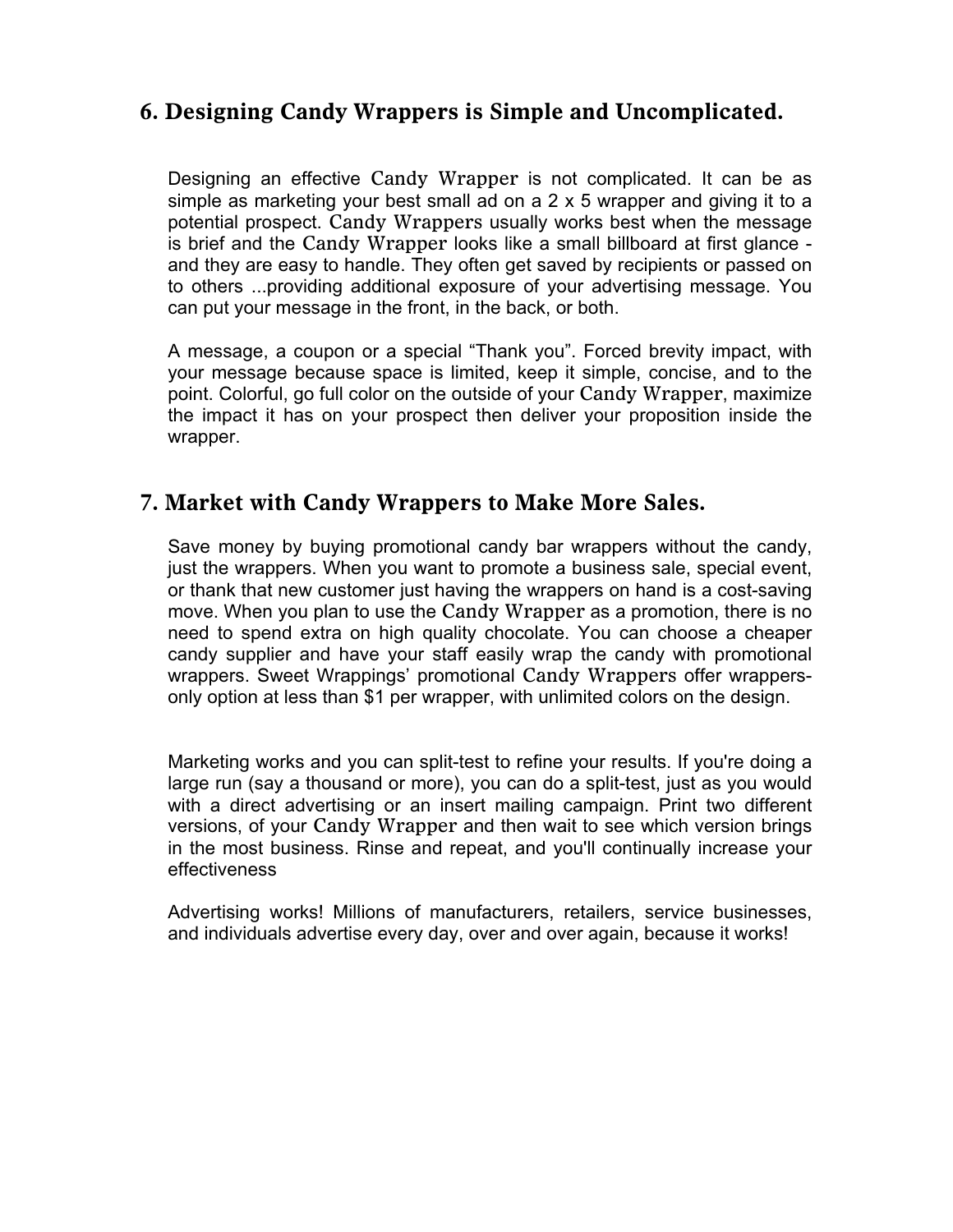

## **8. Candy Wrappers Because There is Always Business to Get.**

Salespeople are on the payroll. As long as you're in business, you have overhead and you've got to market to generate a steady cash flow. Candy Wrappers produce fast results and quick turnaround. Because Candy Wrappers marketing is a relatively simple process, and because there's little more to do with them before handing to a customer, you can launch your campaign sooner than you would with many other marketing programs, and they produce results fast. You can deliver Candy Wrappers within a few days of deciding to use them and start getting activity and sales 2 or 3 days later.

Candy Wrappers normally generate over 90 percent of their total response within 7 to 10 days. This enables you to quickly and accurately evaluates the results of a Candy Wrapper campaign. You can quickly boost (or reduce) your sales activity anytime you want by simply regulating the number of Candy Wrappers you hand out, and how often you handout your message. You can accurately target your best market prospects or past customers likely to be interested in what you're offering and who also have a history of acting on offers that interest them.